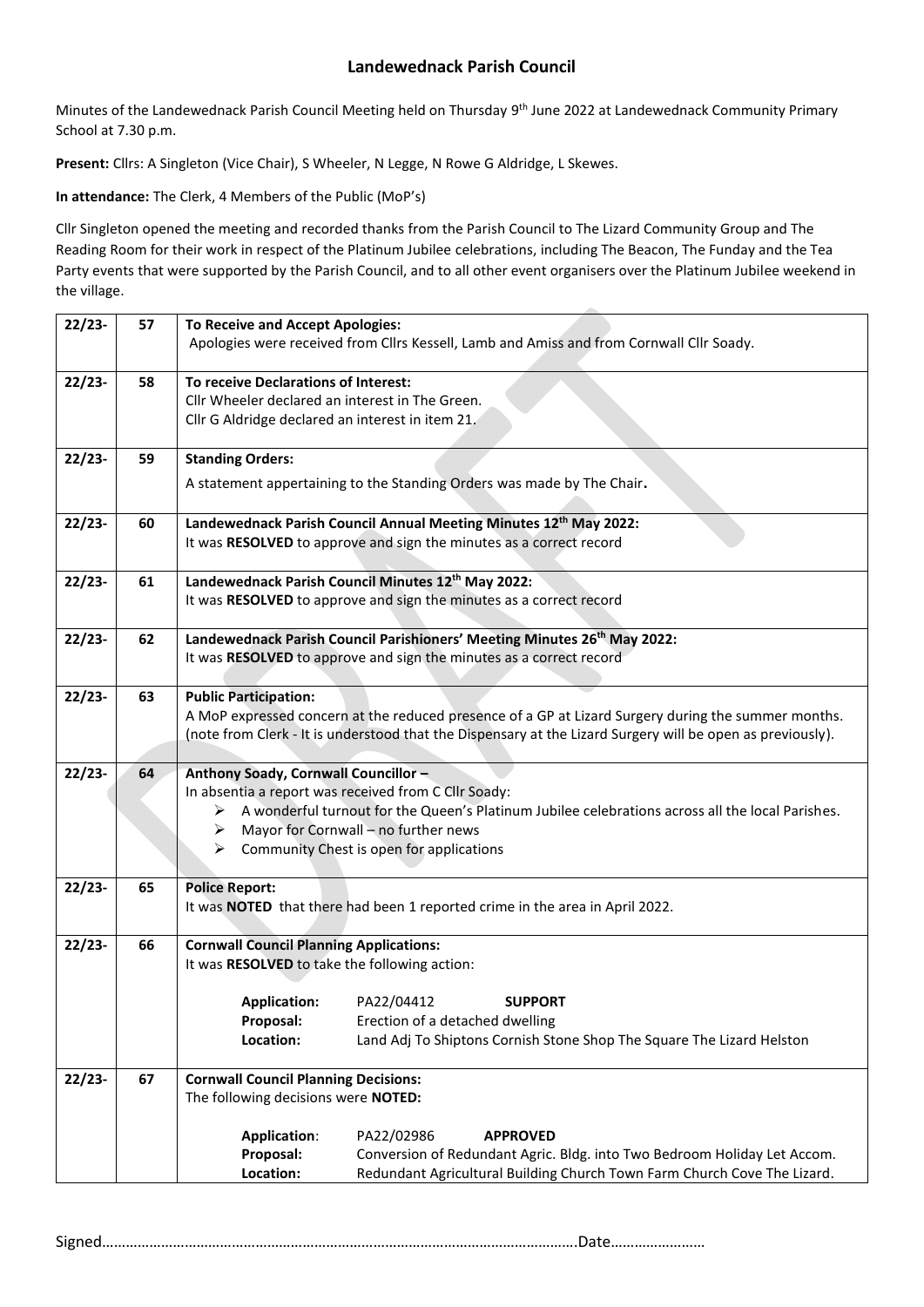|          |    | <b>Application:</b><br>PA22/03247<br><b>APPROVED</b>                                                                                                                                                                                                                                                                                                                                                                                                                                                                                                     |  |  |  |  |  |
|----------|----|----------------------------------------------------------------------------------------------------------------------------------------------------------------------------------------------------------------------------------------------------------------------------------------------------------------------------------------------------------------------------------------------------------------------------------------------------------------------------------------------------------------------------------------------------------|--|--|--|--|--|
|          |    | Proposal:<br>Provision of an extension to an existing agricultural building for the purposes of<br>general agricultural storage                                                                                                                                                                                                                                                                                                                                                                                                                          |  |  |  |  |  |
|          |    | Church Town Farm Church Cove The Lizard Cornwall TR12 7PH<br>Location:                                                                                                                                                                                                                                                                                                                                                                                                                                                                                   |  |  |  |  |  |
| $22/23-$ | 68 | <b>Annual Parishioners' Meeting:</b>                                                                                                                                                                                                                                                                                                                                                                                                                                                                                                                     |  |  |  |  |  |
|          |    | Topics raised at this meeting covered elsewhere                                                                                                                                                                                                                                                                                                                                                                                                                                                                                                          |  |  |  |  |  |
| $22/23-$ | 69 | <b>The Toilets:</b><br>It was Resolved to install insulation around the loft pipework.                                                                                                                                                                                                                                                                                                                                                                                                                                                                   |  |  |  |  |  |
| $22/23-$ | 70 | <b>The Green:</b><br>Two of the older benches have been damaged and these will be removed and replaced. MoPs are asked to<br>report any damage so that appropriate action can be taken.<br>Another local landowner has advised the Council that they have limited facility for coach parking during<br>the summer and their details will be passed to the enquiring coach companies.                                                                                                                                                                     |  |  |  |  |  |
| $22/23-$ | 71 | <b>Footpaths &amp; Signposts:</b><br>Cllrs have met with local businesses and discussed the installation of a sign at the entrance to the village,<br>promoting village facilities, and a 'you are here' type of map for The Green.<br>Quotations and designs are being obtained by LPC for the sign, with the map to be progressed by a group<br>of Cllrs. The businesses would need to arrange their own publicity leaflet.<br>It was Resolved to proceed with the installation of a sign at the entrance to the village as soon as is<br>practicable. |  |  |  |  |  |
| $22/23-$ | 72 | <b>Social Housing:</b><br>Details of the Cornwall Community Land Trust zoom meeting for the Working Party have been circulated.<br>Surveys continue.                                                                                                                                                                                                                                                                                                                                                                                                     |  |  |  |  |  |
| $22/23-$ | 73 | <b>Reading Room:</b><br>The internet installation is booked and date awaited from Openreach. Quotations needed for screen and<br>cabinet.                                                                                                                                                                                                                                                                                                                                                                                                                |  |  |  |  |  |
| $22/23-$ | 74 | <b>Receipts:</b><br>The receipts detailed in Appendix A were <b>NOTED</b> .                                                                                                                                                                                                                                                                                                                                                                                                                                                                              |  |  |  |  |  |
| $22/23-$ | 75 | <b>Payment of Accounts:</b><br>It was RESOLVED to approve the accounts submitted for payment. (see appendix B).                                                                                                                                                                                                                                                                                                                                                                                                                                          |  |  |  |  |  |
| $22/23-$ | 76 | Laptop:<br>It was RESOLVED to purchase replacement laptop as recommended by the Finance & Asset Management<br>Committee.                                                                                                                                                                                                                                                                                                                                                                                                                                 |  |  |  |  |  |
| $22/23-$ | 77 | <b>Grant and Donation Requests:</b><br>It was RESOLVED to accept the following Grant applications:<br>The 7.25 Miniature Ride On Railway. (as seen at the Funday) - £200                                                                                                                                                                                                                                                                                                                                                                                 |  |  |  |  |  |
| $22/23-$ | 78 | Correspondence - The following correspondence has been received:<br>Letter of Thanks for Grant to The Lizard Reading Room.<br>Details of Carbon Neutral Training for Cllrs<br>$\bullet$<br>Request from Cornwall Council (CC) for comment on Public Spaces protection Orders relating to<br>Cornwall's seasonal dogs on beach restrictions<br>Notification of intention to close Poltair Homes Lizard Ltd.<br>Response from CC regarding status of track between Chapel Lane and B3083.<br>$\bullet$                                                     |  |  |  |  |  |